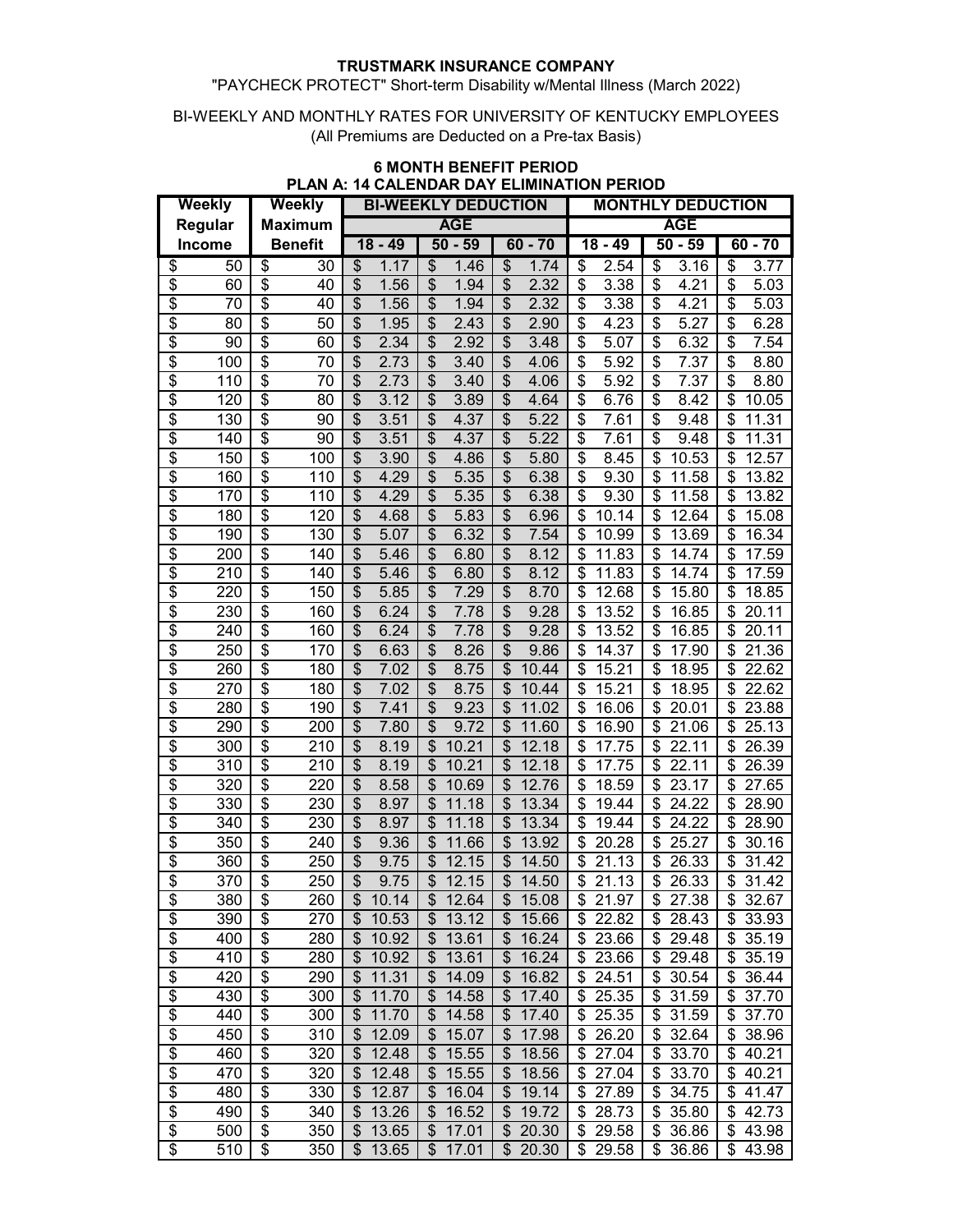## "PAYCHECK PROTECT" Short-term Disability w/Mental Illness (March 2022)

#### BI-WEEKLY AND MONTHLY RATES FOR UNIVERSITY OF KENTUCKY EMPLOYEES (All Premiums are Deducted on a Pre-tax Basis)

| Weekly                   |            | Weekly                   |            | <b>BI-WEEKLY DEDUCTION</b> |                                    |                                    | .<br><b>MONTHLY DEDUCTION</b>     |                                   |                      |  |
|--------------------------|------------|--------------------------|------------|----------------------------|------------------------------------|------------------------------------|-----------------------------------|-----------------------------------|----------------------|--|
| Regular                  |            | <b>Maximum</b>           |            | <b>AGE</b>                 |                                    |                                    |                                   | <b>AGE</b>                        |                      |  |
|                          | Income     | <b>Benefit</b>           |            | $18 - 49$                  | $50 - 59$                          | $60 - 70$                          | $18 - 49$                         | $50 - 59$                         | $60 - 70$            |  |
| \$                       | 520        | \$                       | 360        | 14.04<br>\$                | 17.50<br>\$                        | 20.88<br>\$                        | 30.42<br>\$                       | 37.91<br>\$                       | \$<br>45.24          |  |
| \$                       | 530        | \$                       | 370        | \$<br>14.43                | \$<br>17.98                        | \$<br>21.46                        | \$<br>31.27                       | \$<br>38.96                       | \$<br>46.50          |  |
| \$                       | 540        | \$                       | 370        | \$<br>14.43                | \$<br>17.98                        | \$<br>21.46                        | \$<br>31.27                       | \$<br>38.96                       | \$<br>46.50          |  |
| \$                       | 550        | \$                       | 380        | \$<br>14.82                | $\boldsymbol{\mathsf{S}}$<br>18.47 | \$<br>22.04                        | \$<br>32.11                       | \$<br>40.01                       | \$<br>47.75          |  |
| \$                       | 560        | \$                       | 390        | 15.21<br>\$                | \$<br>18.95                        | \$<br>22.62                        | \$<br>32.96                       | \$<br>41.07                       | \$<br>49.01          |  |
| \$                       | 570        | \$                       | 390        | \$<br>15.21                | \$<br>18.95                        | \$<br>22.62                        | \$<br>32.96                       | \$<br>41.07                       | \$<br>49.01          |  |
| \$                       | 580        | \$                       | 400        | 15.60<br>\$                | \$<br>19.44                        | \$<br>23.20                        | \$<br>33.80                       | \$<br>42.12                       | \$<br>50.27          |  |
| \$                       | 590        | \$                       | 410        | \$<br>15.99                | \$<br>19.93                        | $\boldsymbol{\mathsf{S}}$<br>23.78 | \$<br>34.65                       | \$<br>43.17                       | \$<br>51.52          |  |
| $\overline{\$}$          | 600        | \$                       | 420        | \$<br>16.38                | \$<br>20.41                        | \$<br>24.36                        | \$<br>35.49                       | \$<br>44.23                       | \$<br>52.78          |  |
| \$                       | 610        | \$                       | 420        | \$<br>16.38                | \$<br>20.41                        | \$<br>24.36                        | \$<br>35.49                       | \$<br>44.23                       | \$<br>52.78          |  |
| \$                       | 620        | \$                       | 430        | \$<br>16.77                | \$<br>20.90                        | \$<br>24.94                        | 36.34<br>\$                       | 45.28<br>\$                       | \$<br>54.04          |  |
| \$                       | 630        | \$                       | 440        | \$<br>17.16                | \$<br>21.38                        | \$<br>25.52                        | \$<br>37.18                       | \$<br>46.33                       | \$<br>55.29          |  |
| \$                       | 640        | \$                       | 440        | \$<br>17.16                | 21.38<br>\$                        | \$<br>25.52                        | \$<br>37.18                       | \$<br>46.33                       | \$<br>55.29          |  |
| \$                       | 650        | \$                       | 450        | 17.55<br>\$                | \$<br>21.87                        | \$                                 | \$                                | \$<br>47.39                       | \$<br>56.55          |  |
| \$                       | 660        | \$                       | 460        | \$<br>17.94                | \$<br>22.36                        | 26.10<br>\$<br>26.68               | 38.03<br>\$<br>38.87              | \$<br>48.44                       | 57.81<br>\$          |  |
| \$                       | 670        | \$                       | 460        | 17.94<br>\$                | \$<br>22.36                        | \$<br>26.68                        | \$<br>38.87                       | \$<br>48.44                       | \$<br>57.81          |  |
| \$                       |            | \$                       | 470        | \$<br>18.33                | \$<br>22.84                        | \$<br>27.26                        |                                   | \$<br>49.49                       | \$                   |  |
|                          | 680        | \$                       |            | \$                         |                                    | \$<br>27.84                        | \$<br>39.72<br>\$                 | 50.54                             | 59.06<br>\$          |  |
| \$<br>$\overline{\$}$    | 690<br>700 | $\overline{\$}$          | 480<br>490 | 18.72<br>\$<br>19.11       | \$<br>23.33<br>\$<br>23.81         | \$<br>28.42                        | 40.56<br>\$<br>41.41              | \$<br>\$<br>51.60                 | 60.32<br>\$<br>61.58 |  |
| \$                       | 710        | $\overline{\$}$          | 490        | $\mathfrak{S}$<br>19.11    | $\frac{1}{2}$<br>23.81             | $\overline{\mathcal{S}}$<br>28.42  | $\overline{\mathcal{S}}$<br>41.41 | $\overline{\mathcal{S}}$<br>51.60 | \$                   |  |
|                          |            | \$                       |            | \$                         | \$                                 | \$                                 |                                   |                                   | 61.58<br>\$          |  |
| \$                       | 720        |                          | 500        | 19.50                      | 24.30                              | 29.00                              | \$<br>42.25                       | \$<br>52.65                       | 62.83                |  |
| \$                       | 730        | \$                       | 510        | \$<br>19.89                | $\overline{\mathcal{E}}$<br>24.79  | $\overline{\mathcal{S}}$<br>29.58  | \$<br>$\overline{4}3.10$          | \$<br>53.70                       | \$<br>64.09          |  |
| \$                       | 740        | \$                       | 510        | \$<br>19.89                | \$<br>24.79                        | $\overline{\mathcal{S}}$<br>29.58  | \$<br>43.10                       | \$<br>53.70                       | \$<br>64.09          |  |
| $\overline{\$}$          | 750        | \$                       | 520        | \$<br>20.28                | $\overline{\mathcal{S}}$<br>25.27  | $\overline{\mathcal{S}}$<br>30.16  | \$<br>43.94                       | \$<br>54.76                       | \$<br>65.35          |  |
| \$                       | 760        | \$                       | 530        | \$<br>20.67                | \$<br>25.76                        | \$<br>30.74                        | \$<br>44.79                       | \$<br>55.81                       | \$<br>66.60          |  |
| $\overline{\$}$          | 770        | \$                       | 530        | \$<br>20.67                | \$<br>25.76                        | \$<br>30.74                        | \$<br>44.79                       | \$<br>55.81                       | \$<br>66.60          |  |
| \$                       | 780        | $\overline{\mathcal{S}}$ | 540        | \$<br>21.06                | \$<br>26.24                        | \$<br>31.32                        | \$<br>45.63                       | \$<br>56.86                       | \$<br>67.86          |  |
| \$                       | 790        | \$                       | 550        | 21.45<br>\$                | \$<br>26.73                        | \$<br>31.90                        | \$<br>46.48                       | \$<br>57.92                       | \$<br>69.12          |  |
| \$                       | 800        | \$                       | 560        | \$<br>21.84                | \$<br>27.22                        | \$<br>32.48                        | \$<br>47.32                       | \$<br>58.97                       | \$<br>70.37          |  |
| \$                       | 810        | \$                       | 560        | \$<br>21.84                | 27.22<br>\$                        | \$<br>32.48                        | \$<br>47.32                       | 58.97<br>\$                       | \$<br>70.37          |  |
| \$                       | 820        | \$                       | 570        | \$<br>22.23                | \$<br>27.70                        | \$<br>33.06                        | \$<br>48.17                       | \$<br>60.02                       | \$<br>71.63          |  |
| \$                       | 830        | \$                       | 580        | 22.62<br>\$                | \$<br>28.19                        | \$<br>33.64                        | \$<br>49.01                       | \$<br>61.07                       | \$<br>72.89          |  |
| \$                       | 840        | \$                       | 580        | \$<br>22.62                | \$<br>28.19                        | $\mathfrak{L}$<br>33.64            | \$<br>49.01                       | \$<br>61.07                       | \$<br>72.89          |  |
| \$                       | 850        | \$                       | 590        | \$23.01                    | \$28.67                            | \$34.22                            | \$49.86                           | \$62.13                           | \$<br>74.14          |  |
| \$                       | 860        | \$                       | 600        | 23.40<br>\$                | \$<br>29.16                        | \$34.80                            | 50.70<br>\$                       | \$63.18                           | \$<br>75.40          |  |
| $\overline{\$}$          | 870        | \$                       | 600        | 23.40<br>\$                | 29.16<br>\$                        | \$34.80                            | 50.70<br>\$                       | 63.18<br>\$                       | 75.40<br>\$          |  |
| $\overline{\mathcal{E}}$ | 880        | \$                       | 610        | 23.79<br>\$                | $\frac{1}{2}$<br>29.65             | \$35.38                            | 51.55<br>\$                       | \$64.23                           | 76.66<br>\$          |  |
| $\overline{\mathcal{E}}$ | 890        | \$                       | 620        | 24.18<br>\$                | 30.13<br>\$                        | $\frac{1}{2}$<br>35.96             | 52.39<br>\$                       | \$65.29                           | \$<br>77.91          |  |
| $\overline{\mathcal{E}}$ | 900        | \$                       | 630        | 24.57<br>\$                | \$<br>30.62                        | \$36.54                            | 53.24<br>\$                       | \$ 66.34                          | \$<br>79.17          |  |
| $\overline{\mathcal{E}}$ | 910        | \$                       | 630        | 24.57<br>\$                | 30.62<br>\$                        | \$36.54                            | 53.24<br>\$                       | \$ 66.34                          | \$<br>79.17          |  |
| $\overline{\$}$          | 920        | \$                       | 640        | \$24.96                    | 31.10<br>\$                        | \$37.12                            | \$<br>54.08                       | \$67.39                           | \$80.43              |  |
| \$                       | 930        | \$                       | 650        | 25.35<br>\$                | 31.59<br>\$                        | \$37.70                            | 54.93<br>\$                       | \$68.45                           | \$<br>81.68          |  |
| $\overline{\$}$          | 940        | \$                       | 650        | 25.35<br>\$                | \$<br>31.59                        | \$37.70                            | 54.93<br>\$                       | \$68.45                           | \$<br>81.68          |  |
| \$                       | 950        | $\overline{\mathcal{E}}$ | 660        | 25.74<br>\$                | 32.08<br>\$                        | $\overline{\$}$ 38.28              | 55.77<br>\$                       | \$69.50                           | 82.94<br>\$          |  |
| \$                       | 960        | $\overline{\mathcal{E}}$ | 670        | 26.13<br>\$                | 32.56<br>\$                        | \$38.86                            | 56.62<br>\$                       | \$70.55                           | \$<br>84.20          |  |
| \$                       | 970        | \$                       | 670        | \$26.13                    | 32.56<br>\$                        | \$38.86                            | \$56.62                           | \$70.55                           | \$<br>84.20          |  |
| $\overline{\$}$          | 980        | \$                       | 680        | \$26.52                    | $\overline{\$}$ 33.05              | \$39.44                            | \$57.46                           | \$71.60                           | \$85.45              |  |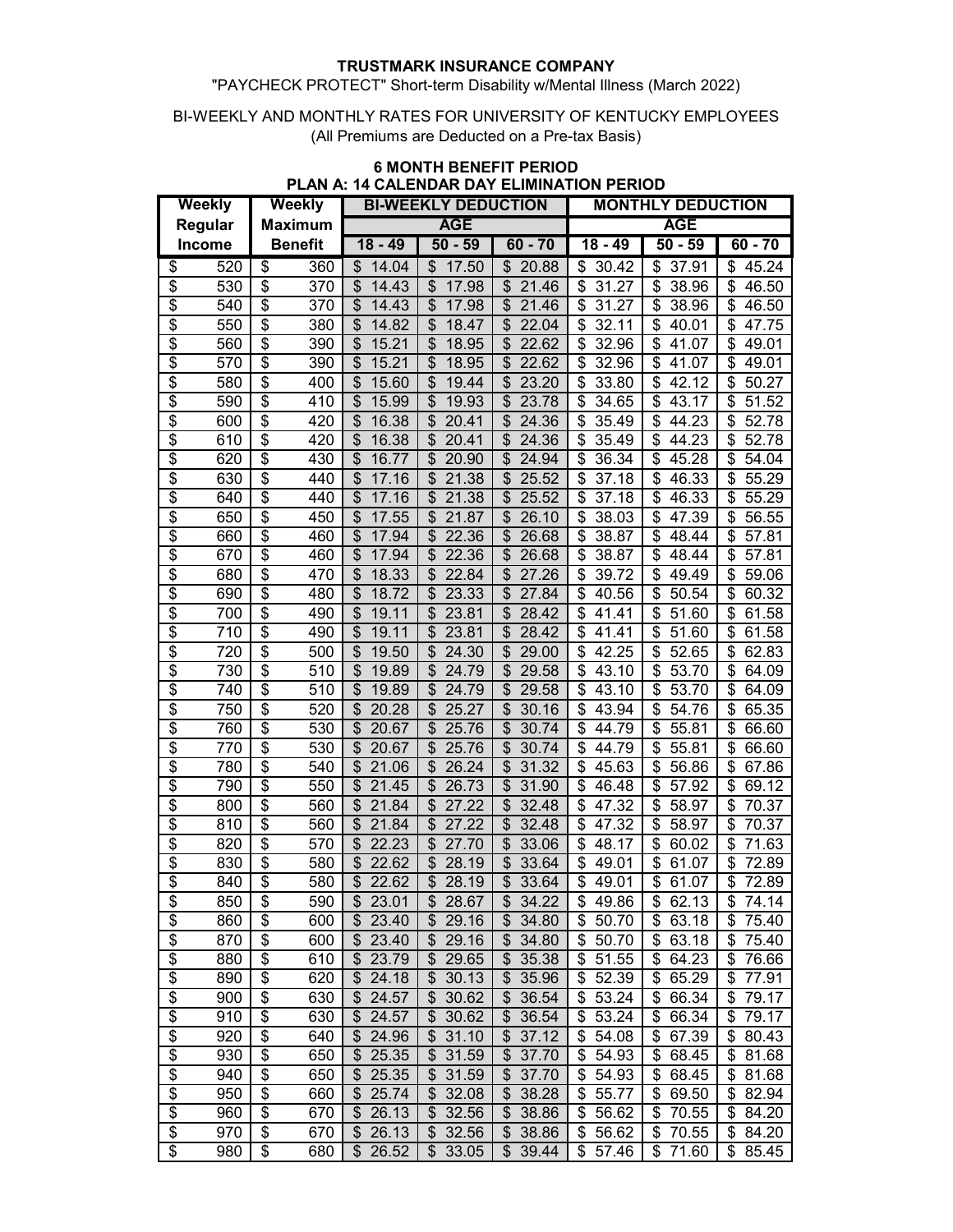## "PAYCHECK PROTECT" Short-term Disability w/Mental Illness (March 2022)

#### BI-WEEKLY AND MONTHLY RATES FOR UNIVERSITY OF KENTUCKY EMPLOYEES (All Premiums are Deducted on a Pre-tax Basis)

| <b>Weekly</b>            |                    | 53 A.U<br><b>Weekly</b>              |       | FUALLINDAN DAT LLIIWIINATION FLNIOD<br><b>BI-WEEKLY DEDUCTION</b> |                                    |                                    | <b>MONTHLY DEDUCTION</b>           |                          |             |  |
|--------------------------|--------------------|--------------------------------------|-------|-------------------------------------------------------------------|------------------------------------|------------------------------------|------------------------------------|--------------------------|-------------|--|
| Regular                  |                    | <b>Maximum</b>                       |       |                                                                   | <b>AGE</b>                         |                                    | <b>AGE</b>                         |                          |             |  |
|                          | <b>Income</b>      | <b>Benefit</b>                       |       | $18 - 49$                                                         | $50 - 59$                          | $60 - 70$                          | $18 - 49$                          | $50 - 59$                | $60 - 70$   |  |
|                          |                    |                                      |       |                                                                   |                                    |                                    |                                    |                          |             |  |
| \$                       | 990                | \$                                   | 690   | 26.91<br>\$                                                       | 33.53<br>\$                        | \$<br>40.02                        | 58.31<br>\$                        | \$<br>72.66              | \$<br>86.71 |  |
| $\overline{\mathcal{S}}$ | 1,000              | $\overline{\mathbf{e}}$              | 700   | 27.30<br>\$                                                       | $\boldsymbol{\mathsf{S}}$<br>34.02 | $\boldsymbol{\mathsf{S}}$<br>40.60 | \$<br>59.15                        | \$<br>73.71              | \$<br>87.97 |  |
| \$                       | 1,010              | $\overline{\boldsymbol{\mathsf{s}}}$ | 700   | \$<br>27.30                                                       | \$<br>34.02                        | \$<br>40.60                        | \$<br>59.15                        | \$<br>73.71              | \$<br>87.97 |  |
| \$                       | 1,020              | \$                                   | 710   | \$<br>27.69                                                       | $\boldsymbol{\mathsf{S}}$<br>34.51 | \$<br>41.18                        | \$<br>60.00                        | \$<br>74.76              | \$<br>89.22 |  |
| \$                       | 1,030              | \$                                   | 720   | 28.08<br>\$                                                       | $\boldsymbol{\mathsf{S}}$<br>34.99 | \$<br>41.76                        | \$<br>60.84                        | \$<br>75.82              | \$<br>90.48 |  |
| $\overline{\$}$          | 1,040              | $\overline{\mathcal{E}}$             | 720   | \$<br>28.08                                                       | $\boldsymbol{\mathsf{S}}$<br>34.99 | $\overline{\mathcal{S}}$<br>41.76  | \$<br>60.84                        | \$<br>75.82              | \$<br>90.48 |  |
| $\overline{\$}$          | 1,050              | $\overline{\boldsymbol{\mathsf{s}}}$ | 730   | \$<br>28.47                                                       | \$<br>35.48                        | $\overline{\mathcal{S}}$<br>42.34  | \$<br>61.69                        | \$<br>76.87              | \$<br>91.74 |  |
| $\overline{\$}$          | 1,060              | \$                                   | 740   | \$<br>28.86                                                       | $\frac{1}{2}$<br>35.96             | \$<br>42.92                        | \$<br>62.53                        | \$<br>77.92              | \$<br>92.99 |  |
| $\overline{\$}$          | 1,070              | $\overline{\mathcal{E}}$             | 740   | \$<br>28.86                                                       | $\boldsymbol{\mathsf{S}}$<br>35.96 | \$<br>42.92                        | \$<br>62.53                        | \$<br>77.92              | \$<br>92.99 |  |
| $\overline{\mathcal{S}}$ | 1,080              | \$                                   | 750   | \$<br>29.25                                                       | \$<br>36.45                        | \$<br>43.50                        | \$<br>63.38                        | \$<br>78.98              | \$<br>94.25 |  |
| $\overline{\mathcal{S}}$ | 1,090              | \$                                   | 760   | \$<br>29.64                                                       | \$<br>36.94                        | \$<br>44.08                        | \$<br>64.22                        | \$<br>80.03              | \$<br>95.51 |  |
| \$                       | 1,100              | \$                                   | 770   | \$<br>30.03                                                       | \$<br>37.42                        | \$<br>44.66                        | \$<br>65.07                        | \$<br>81.08              | \$<br>96.76 |  |
| \$                       | 1,110              | \$                                   | 770   | \$<br>30.03                                                       | \$<br>37.42                        | \$<br>44.66                        | \$<br>65.07                        | \$<br>81.08              | \$<br>96.76 |  |
| $\overline{\mathcal{S}}$ | 1,120              | \$                                   | 780   | \$<br>30.42                                                       | $\mathfrak{S}$<br>37.91            | \$<br>45.24                        | \$<br>65.91                        | \$<br>82.13              | \$<br>98.02 |  |
| $\overline{\$}$          | 1,130              | \$                                   | 790   | \$<br>30.81                                                       | $\mathfrak{S}$<br>38.39            | \$<br>45.82                        | \$<br>66.76                        | \$<br>83.19              | \$<br>99.28 |  |
| $\overline{\mathcal{S}}$ | 1,140              | \$                                   | 790   | \$<br>30.81                                                       | $\boldsymbol{\mathsf{S}}$<br>38.39 | \$<br>45.82                        | \$<br>66.76                        | \$<br>83.19              | \$<br>99.28 |  |
| $\overline{\mathcal{S}}$ | 1,150              | $\overline{\mathcal{E}}$             | 800   | \$<br>31.20                                                       | $\boldsymbol{\mathsf{S}}$<br>38.88 | \$<br>46.40                        | \$<br>67.60                        | \$<br>84.24              | \$100.53    |  |
| $\overline{\mathcal{S}}$ | 1,160              | $\overline{\boldsymbol{\mathsf{s}}}$ | 810   | \$<br>31.59                                                       | $\boldsymbol{\mathsf{S}}$<br>39.37 | \$<br>46.98                        | \$<br>68.45                        | \$<br>85.29              | \$101.79    |  |
| $\overline{\$}$          | 1,170              | $\overline{\$}$                      | 810   | \$<br>31.59                                                       | $\mathfrak{S}$<br>39.37            | $\overline{\mathcal{S}}$<br>46.98  | $\overline{\mathcal{S}}$<br>68.45  | \$<br>85.29              | \$101.79    |  |
| $\overline{\$}$          | $\overline{1,}180$ | \$                                   | 820   | 31.98<br>\$                                                       | $\overline{\mathcal{E}}$<br>39.85  | $\overline{\mathcal{E}}$<br>47.56  | $\overline{\$}$<br>69.29           | \$<br>86.35              | \$103.05    |  |
| $\overline{\$}$          | 1,190              | \$                                   | 830   | 32.37<br>\$                                                       | $\boldsymbol{\mathsf{S}}$<br>40.34 | $\overline{\mathcal{S}}$<br>48.14  | \$<br>70.14                        | \$<br>87.40              | \$104.30    |  |
| $\overline{\$}$          | 1,200              | $\overline{\boldsymbol{\mathsf{S}}}$ | 840   | $\overline{\mathcal{S}}$<br>32.76                                 | $\overline{\mathcal{S}}$<br>40.82  | $\overline{\$}$<br>48.72           | $\overline{\mathcal{S}}$<br>70.98  | $\overline{\$}$<br>88.45 | \$105.56    |  |
| $\overline{\$}$          | 1,210              | $\overline{\$}$                      | 840   | \$<br>32.76                                                       | $\overline{\mathcal{S}}$<br>40.82  | $\overline{\$}$<br>48.72           | $\overline{\mathcal{S}}$<br>70.98  | \$<br>88.45              | \$105.56    |  |
| \$                       | 1,220              | $\overline{\$}$                      | 850   | \$<br>33.15                                                       | $\overline{\mathcal{S}}$<br>41.31  | $\overline{\$}$<br>49.30           | $\overline{\$}$<br>71.83           | \$<br>89.51              | \$106.82    |  |
| $\overline{\$}$          | 1,230              | $\overline{\boldsymbol{\mathsf{s}}}$ | 860   | \$<br>33.54                                                       | $\boldsymbol{\mathsf{S}}$<br>41.80 | \$<br>49.88                        | \$<br>72.67                        | \$<br>90.56              | \$108.07    |  |
| \$                       | 1,240              | $\overline{\boldsymbol{\mathsf{s}}}$ | 860   | \$<br>33.54                                                       | $\boldsymbol{\mathsf{S}}$<br>41.80 | \$<br>49.88                        | \$<br>72.67                        | \$<br>90.56              | \$108.07    |  |
| \$                       | 1,250              | \$                                   | 870   | \$<br>33.93                                                       | $\boldsymbol{\mathsf{S}}$<br>42.28 | \$<br>50.46                        | \$<br>73.52                        | \$<br>91.61              | \$109.33    |  |
| $\overline{\$}$          | 1,260              | \$                                   | 880   | 34.32<br>\$                                                       | \$<br>42.77                        | \$<br>51.04                        | \$<br>74.36                        | \$<br>92.66              | \$110.59    |  |
| \$                       | 1,270              | \$                                   | 880   | \$<br>34.32                                                       | \$<br>42.77                        | \$<br>51.04                        | \$<br>74.36                        | \$<br>92.66              | \$110.59    |  |
| \$                       | 1,280              | \$                                   | 890   | \$<br>34.71                                                       | 43.25<br>\$                        | \$<br>51.62                        | \$<br>75.21                        | \$<br>93.72              | \$111.84    |  |
| $\overline{\mathcal{E}}$ | 1,290              | \$                                   | 900   | \$<br>35.10                                                       | $\mathfrak{S}$<br>43.74            | $\mathfrak{S}$<br>52.20            | \$<br>76.05                        | \$<br>94.77              | \$113.10    |  |
| \$                       | 1,300              | \$                                   | 910   | \$<br>35.49                                                       | \$<br>44.23                        | $\overline{\mathcal{E}}$<br>52.78  | \$<br>76.90                        | \$<br>95.82              | \$114.36    |  |
| $\overline{\$}$          | 1,310              | $\overline{\$}$                      | 910   | \$35.49                                                           | $\sqrt{2}$<br>44.23                | 52.78                              | \$<br>76.90                        | \$<br>95.82              | \$114.36    |  |
| \$                       | 1,320              | \$                                   | 920   | 35.88<br>\$                                                       | \$44.71                            | \$53.36                            | 77.74<br>\$                        | \$96.88                  | \$115.61    |  |
| $\overline{\mathcal{E}}$ | 1,330              | \$                                   | 930   | \$<br>36.27                                                       | \$45.20                            | \$53.94                            | $\boldsymbol{\mathsf{s}}$<br>78.59 | \$97.93                  | \$116.87    |  |
| $\overline{\$}$          | 1,340              | \$                                   | 930   | 36.27<br>\$                                                       | \$<br>45.20                        | $\frac{1}{2}$<br>53.94             | \$<br>78.59                        | \$97.93                  | \$116.87    |  |
| $\overline{\$}$          | 1,350              | \$                                   | 940   | 36.66<br>\$                                                       | \$<br>45.68                        | $\frac{1}{2}$<br>54.52             | \$<br>79.43                        | \$98.98                  | \$118.13    |  |
| $\overline{\$}$          | 1,360              | \$                                   | 950   | 37.05<br>\$                                                       | \$<br>46.17                        | $\frac{1}{2}$<br>55.10             | \$<br>80.28                        | \$100.04                 | \$119.38    |  |
|                          | 1,370              | \$                                   | 950   | \$<br>37.05                                                       | \$46.17                            | \$55.10                            | \$80.28                            | \$100.04                 | \$119.38    |  |
| $rac{6}{3}$              | 1,380              | \$                                   | 960   | 37.44<br>\$                                                       | \$<br>46.66                        | $\overline{\$}$ 55.68              | \$<br>81.12                        | \$101.09                 | \$120.64    |  |
| \$                       | 1,390              | \$                                   | 970   | 37.83<br>\$                                                       | \$47.14                            | \$56.26                            | \$<br>81.97                        | \$102.14                 | \$121.90    |  |
| $\overline{\$}$          | 1,400              | \$                                   | 980   | 38.22<br>\$                                                       | 47.63<br>\$                        | \$56.84                            | \$<br>82.81                        | \$103.19                 | \$123.15    |  |
| $\overline{\$}$          | 1,410              | \$                                   | 980   | 38.22<br>\$                                                       | \$<br>47.63                        | \$56.84                            | \$<br>82.81                        | \$103.19                 | \$123.15    |  |
| \$                       | 1,420              | \$                                   | 990   | 38.61<br>\$                                                       | \$<br>48.11                        | $\frac{1}{2}$<br>57.42             | \$<br>83.66                        | \$104.25                 | \$124.41    |  |
| $\overline{\$}$          | 1,430              | \$                                   | 1,000 | 39.00<br>\$                                                       | \$<br>48.60                        | \$<br>58.00                        | \$<br>84.50                        | \$105.30                 | \$125.67    |  |
| $\overline{\$}$          | 1,440              | \$                                   | 1,000 | 39.00<br>\$                                                       | 48.60<br>\$                        | 58.00<br>$\frac{1}{2}$             | 84.50<br>\$                        | \$105.30                 | \$125.67    |  |
| \$                       | 1,450              | \$                                   | 1,010 | \$39.39                                                           | $\sqrt{$}49.09$                    | \$58.58                            | \$85.35                            | \$106.35                 | \$126.92    |  |
|                          |                    |                                      |       |                                                                   |                                    |                                    |                                    |                          |             |  |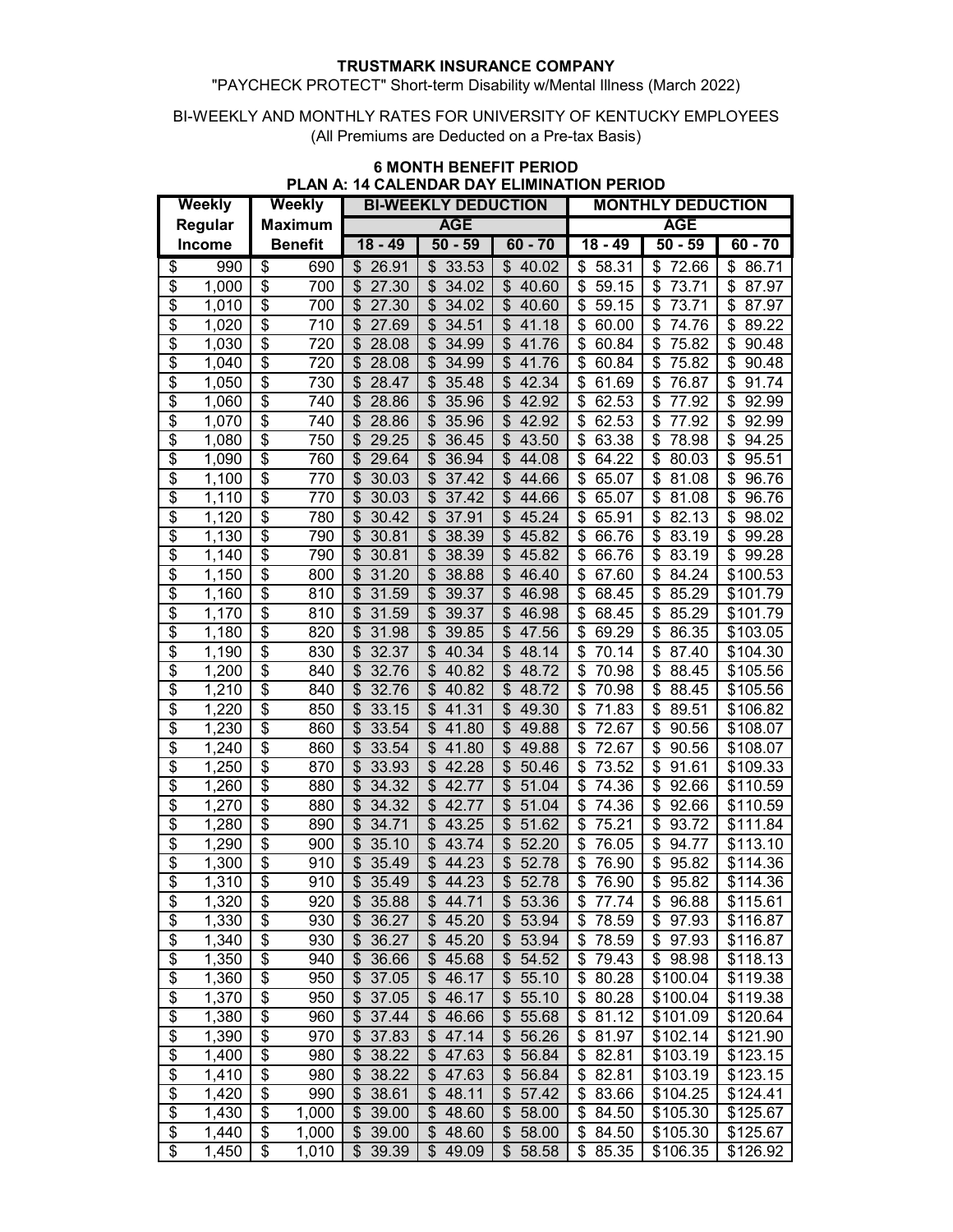## "PAYCHECK PROTECT" Short-term Disability w/Mental Illness (March 2022)

#### BI-WEEKLY AND MONTHLY RATES FOR UNIVERSITY OF KENTUCKY EMPLOYEES (All Premiums are Deducted on a Pre-tax Basis)

| <b>Weekly</b>            |       | <b>Weekly</b>                        |                     | FUALLINDAIN DAT LLIIVIIINATION FLINIOD<br><b>BI-WEEKLY DEDUCTION</b> |                                   |                                    | <b>MONTHLY DEDUCTION</b>                               |                      |                      |  |
|--------------------------|-------|--------------------------------------|---------------------|----------------------------------------------------------------------|-----------------------------------|------------------------------------|--------------------------------------------------------|----------------------|----------------------|--|
| Regular                  |       | <b>Maximum</b>                       |                     |                                                                      | <b>AGE</b>                        |                                    | <b>AGE</b>                                             |                      |                      |  |
| Income                   |       | <b>Benefit</b>                       |                     | $18 - 49$                                                            | $50 - 59$                         | $60 - 70$                          | $18 - 49$                                              | $50 - 59$            | $60 - 70$            |  |
|                          |       |                                      |                     |                                                                      |                                   |                                    |                                                        |                      |                      |  |
| \$                       | 1,460 | \$                                   | 1,020               | 39.78<br>\$                                                          | 49.57<br>\$                       | \$<br>59.16                        | 86.19<br>\$                                            | \$107.41             | \$128.18             |  |
| $\overline{\mathcal{S}}$ | 1,470 | \$                                   | 1,020               | 39.78<br>\$                                                          | \$<br>49.57                       | \$<br>59.16                        | \$<br>86.19                                            | \$107.41             | \$128.18             |  |
| \$                       | 1,480 | \$                                   | 1,030               | \$<br>40.17                                                          | \$<br>50.06                       | \$<br>59.74                        | \$<br>87.04                                            | \$108.46             | \$129.44             |  |
| \$                       | 1,490 | \$                                   | 1,040               | \$<br>40.56                                                          | \$<br>50.54                       | $\overline{\mathcal{S}}$<br>60.32  | \$<br>87.88                                            | \$109.51             | \$130.69             |  |
| $\overline{\mathcal{S}}$ | 1,500 | \$                                   | 1,050               | \$<br>40.95                                                          | \$<br>51.03                       | \$<br>60.90                        | \$<br>88.73                                            | \$110.57             | \$131.95             |  |
| $\overline{\$}$          | 1,510 | \$                                   | 1,050               | $\boldsymbol{\mathsf{S}}$<br>40.95                                   | \$<br>51.03                       | $\overline{\mathcal{S}}$<br>60.90  | \$<br>88.73                                            | \$110.57             | \$131.95             |  |
| $\overline{\$}$          | 1,520 | $\overline{\mathcal{E}}$             | 1,060               | 41.34<br>\$                                                          | \$<br>51.52                       | $\overline{\mathcal{S}}$<br>61.48  | \$<br>89.57                                            | \$111.62             | \$133.21             |  |
| $\overline{\$}$          | 1,530 | $\overline{\boldsymbol{\mathsf{s}}}$ | 1,070               | \$<br>41.73                                                          | \$<br>52.00                       | \$<br>62.06                        | \$<br>90.42                                            | \$112.67             | \$134.46             |  |
| $\overline{\$}$          | 1,540 | $\overline{\mathcal{E}}$             | 1,070               | \$<br>41.73                                                          | \$<br>52.00                       | \$<br>62.06                        | \$<br>90.42                                            | \$112.67             | \$134.46             |  |
| \$                       | 1,550 | \$                                   | 1,080               | \$<br>42.12                                                          | \$<br>52.49                       | \$<br>62.64                        | \$<br>91.26                                            | \$113.72             | \$135.72             |  |
| \$                       | 1,560 | \$                                   | 1,090               | 42.51<br>\$                                                          | \$<br>52.97                       | \$<br>63.22                        | \$<br>92.11                                            | \$114.78             | \$136.98             |  |
| \$                       | 1,570 | \$                                   | 1,090               | \$<br>42.51                                                          | \$<br>52.97                       | \$<br>63.22                        | \$<br>92.11                                            | \$114.78             | \$136.98             |  |
| \$                       | 1,580 | \$                                   | 1,100               | \$<br>42.90                                                          | \$<br>53.46                       | \$<br>63.80                        | \$<br>92.95                                            | \$115.83             | \$138.23             |  |
| $\overline{\mathcal{S}}$ | 1,590 | \$                                   | 1,110               | 43.29<br>\$                                                          | \$<br>53.95                       | \$<br>64.38                        | \$<br>93.80                                            | \$116.88             | \$139.49             |  |
| $\overline{\$}$          | 1,600 | \$                                   | 1,120               | \$<br>43.68                                                          | \$<br>54.43                       | $\boldsymbol{\mathsf{S}}$<br>64.96 | \$<br>94.64                                            | \$117.94             | \$140.75             |  |
| $\overline{\mathcal{S}}$ | 1,610 | \$                                   | 1,120               | \$<br>43.68                                                          | \$<br>54.43                       | \$<br>64.96                        | \$<br>94.64                                            | \$117.94             | \$140.75             |  |
| $\overline{\mathcal{S}}$ | 1,620 | $\overline{\mathcal{E}}$             | 1,130               | \$<br>44.07                                                          | \$<br>54.92                       | \$<br>65.54                        | \$<br>95.49                                            | \$118.99             | \$142.00             |  |
| $\overline{\mathcal{S}}$ | 1,630 | $\overline{\boldsymbol{\theta}}$     | 1,140               | \$<br>44.46                                                          | \$<br>55.40                       | \$<br>66.12                        | \$<br>96.33                                            | \$120.04             | \$143.26             |  |
| $\overline{\$}$          | 1,640 | $\overline{\$}$                      | $\overline{1,}140$  | \$<br>44.46                                                          | \$<br>55.40                       | $\overline{\mathcal{E}}$<br>66.12  | $\overline{\boldsymbol{\theta}}$<br>$\overline{96.33}$ | \$120.04             | \$143.26             |  |
| \$                       | 1,650 | $\overline{\$}$                      | 1,150               | \$<br>44.85                                                          | $\overline{\mathcal{S}}$<br>55.89 | $\overline{\mathcal{S}}$<br>66.70  | $\overline{\$}$<br>97.18                               | \$121.10             | \$144.52             |  |
| $\overline{\$}$          | 1,660 | $\overline{\boldsymbol{\theta}}$     | 1,160               | \$<br>45.24                                                          | \$<br>56.38                       | $\overline{\mathcal{S}}$<br>67.28  | \$<br>98.02                                            | \$122.15             | \$145.77             |  |
| $\overline{\$}$          | 1,670 | $\overline{\mathbf{3}}$              | 1,160               | \$<br>45.24                                                          | $\overline{\mathcal{E}}$<br>56.38 | $\overline{\$}$<br>67.28           | $\overline{\boldsymbol{\theta}}$<br>98.02              | $\overline{$}122.15$ | $\overline{$}145.77$ |  |
| $\overline{\$}$          | 1,680 | $\overline{\$}$                      | $\overline{1}, 170$ | \$<br>45.63                                                          | $\overline{\mathcal{S}}$<br>56.86 | $\overline{\$}$<br>67.86           | $\overline{\boldsymbol{\theta}}$<br>98.87              | \$123.20             | $\sqrt{$147.03}$     |  |
| $\overline{\$}$          | 1,690 | $\overline{\$}$                      | 1,180               | \$<br>46.02                                                          | $\overline{\theta}$<br>57.35      | $\overline{\mathcal{S}}$<br>68.44  | $\overline{\$}$<br>99.71                               | \$124.25             | \$148.29             |  |
| $\overline{\$}$          | 1,700 | $\overline{\boldsymbol{\mathsf{s}}}$ | 1,190               | \$<br>46.41                                                          | \$<br>57.83                       | \$<br>69.02                        | \$100.56                                               | \$125.31             | \$149.54             |  |
| $\overline{\$}$          | 1,710 | \$                                   | 1,190               | \$<br>46.41                                                          | \$<br>57.83                       | \$<br>69.02                        | \$100.56                                               | \$125.31             | \$149.54             |  |
| \$                       | 1,720 | \$                                   | 1,200               | \$<br>46.80                                                          | \$<br>58.32                       | \$<br>69.60                        | \$101.40                                               | \$126.36             | \$150.80             |  |
| $\overline{\$}$          | 1,730 | \$                                   | 1,210               | \$<br>47.19                                                          | \$<br>58.81                       | \$<br>70.18                        | \$102.25                                               | \$127.41             | \$152.06             |  |
| \$                       | 1,740 | \$                                   | 1,210               | \$<br>47.19                                                          | \$<br>58.81                       | \$<br>70.18                        | \$102.25                                               | \$127.41             | \$152.06             |  |
| \$                       | 1,750 | \$                                   | 1,220               | \$<br>47.58                                                          | \$<br>59.29                       | \$<br>70.76                        | \$103.09                                               | \$128.47             | \$153.31             |  |
| $\overline{\mathcal{E}}$ | 1,760 | \$                                   | 1,230               | \$<br>47.97                                                          | \$<br>59.78                       | $\mathfrak{S}$<br>71.34            | \$103.94                                               | \$129.52             | \$154.57             |  |
| \$                       | 1,770 | $\overline{\mathcal{S}}$             | 1,230               | \$<br>47.97                                                          | \$<br>59.78                       | \$<br>71.34                        | \$103.94                                               | \$129.52             | \$154.57             |  |
| $\overline{\$}$          | 1,780 | $\overline{\$}$                      | $\overline{1,240}$  | \$<br>48.36                                                          | $\sqrt{$}60.26$                   | \$71.92                            | \$104.78                                               | \$130.57             | \$155.83             |  |
| \$                       | 1,790 | \$                                   | 1,250               | \$<br>48.75                                                          | \$60.75                           | \$72.50                            | \$105.63                                               | \$131.63             | \$157.08             |  |
| $\overline{\mathcal{E}}$ | 1,800 | \$                                   | 1,260               | \$<br>49.14                                                          | $\frac{1}{2}$<br>61.24            | \$73.08                            | \$106.47                                               | \$132.68             | \$158.34             |  |
| $\overline{\mathcal{E}}$ | 1,810 | \$                                   | 1,260               | 49.14<br>\$                                                          | \$<br>61.24                       | \$73.08                            | \$106.47                                               | \$132.68             | \$158.34             |  |
| $\overline{\$}$          | 1,820 | \$                                   | 1,270               | \$<br>49.53                                                          | \$<br>61.72                       | \$73.66                            | \$107.32                                               | \$133.73             | \$159.60             |  |
| $\overline{\$}$          | 1,830 | \$                                   | 1,280               | 49.92<br>\$                                                          | 62.21<br>\$                       | \$74.24                            | \$108.16                                               | \$134.78             | \$160.85             |  |
|                          | 1,840 | \$                                   | 1,280               | \$<br>49.92                                                          | \$62.21                           | \$74.24                            | \$108.16                                               | \$134.78             | \$160.85             |  |
| $rac{6}{3}$              | 1,850 | \$                                   | 1,290               | 50.31<br>\$                                                          | \$<br>62.69                       | \$74.82                            | \$109.01                                               | \$135.84             | \$162.11             |  |
| \$                       | 1,860 | \$                                   | 1,300               | \$<br>50.70                                                          | 63.18<br>\$                       | \$75.40                            | \$109.85                                               | \$136.89             | \$163.37             |  |
| \$                       | 1,870 | \$                                   | 1,300               | 50.70<br>\$                                                          | \$<br>63.18                       | \$75.40                            | \$109.85                                               | \$136.89             | \$163.37             |  |
| $\overline{\$}$          | 1,880 | \$                                   | 1,310               | 51.09<br>\$                                                          | \$<br>63.67                       | \$75.98                            | \$110.70                                               | \$137.94             | \$164.62             |  |
| $\overline{\$}$          | 1,890 | \$                                   | 1,320               | 51.48<br>\$                                                          | \$<br>64.15                       | \$76.56                            | \$111.54                                               | \$139.00             | \$165.88             |  |
| $\overline{\$}$          | 1,900 | \$                                   | 1,330               | 51.87<br>\$                                                          | \$<br>64.64                       | \$77.14                            | \$112.39                                               | \$140.05             | \$167.14             |  |
| $\overline{\$}$          | 1,910 | \$                                   | 1,330               | 51.87<br>\$                                                          | \$<br>64.64                       | \$77.14                            | \$112.39                                               | \$140.05             | \$167.14             |  |
| $\overline{\$}$          | 1,920 | \$                                   | 1,340               | \$52.26                                                              | \$65.12                           | \$77.72                            | \$113.23                                               | \$141.10             | \$168.39             |  |
|                          |       |                                      |                     |                                                                      |                                   |                                    |                                                        |                      |                      |  |